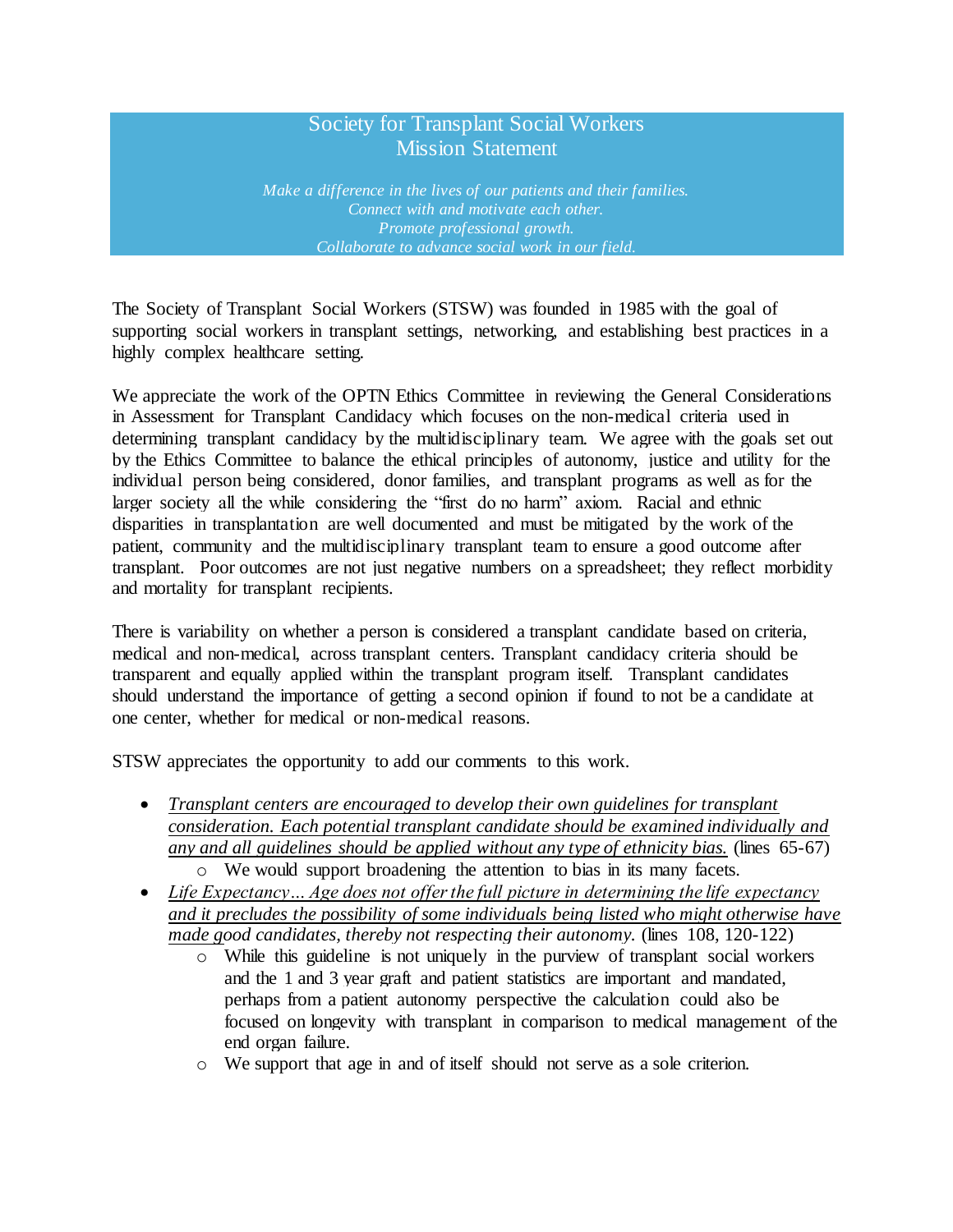- *Potentially Injurious Behavior…Ethical concerns persist with using potentially injurious behaviors (e.g. substance abuse, unhealthy eating, non-adherence to medical recommendations, etc.) as criteria to rule out transplant candidacy.*(lines 124-126)
	- o Understanding a person's actions contextually is a critical part of comprehensive assessments by all members of the multidisciplinary healthcare team. For patient safety, along the transplant continuum, many matters are important to optimize prior to transplant such as reducing risk of substance use relapse, improving mental health and optimizing nutritional health.
	- o Additional research should be done to better identify factors that are predictive of a person participating in potentially injurious behavior post-transplant and what interventions are most likely to reduce that risk.
- *Adherence… Adhering to a medical regimen post-transplant increases the likelihood of a successful transplant, increasing utility. Thus, transplanting patients who will be adherent is supported by the principle of utility.* (lines 158, 161-162)
	- o We agree that not only does adherence to the complex post-transplant regimen increase the utility of the transplant; it also is intended to promote patient safety.
	- o Additional research does need to be done to identify reliable, objective measures of adherence to medical recommendations, what factors are most predictive of post-transplant adherence to medical recommendations and what interventions are most likely to reduce the risk that they can pose.
- *Immigration Status… While immigration status may be tightly intertwined with other psychosocial and financial factors that affect a person's candidacy for transplantation immigration status alone should neither determine nor exclude a person's candidacy for organ transplantation as these would be unduly compromise justice 203 and respect for persons.* (lines 196, 200-203)
	- o Access to resources needed to manage a transplanted organ is one of the many factors taken into account when considering transplant candidacy. In our current healthcare system, there are fewer resources for undocumented immigrants which can make post-transplant management more complex.
	- o Perhaps UNOS should consider removing immigration status from the database questions when listing a person for transplant.
	- o An opportunity for advocacy exists to expand health care resources to include people who are undocumented.
- *Social Support… Transplant teams using social support criteria commonly require a potential transplant candidate to demonstrate existing social support to assist with the wide range of post-transplant requirements, such as transportation, medication management, and monitoring symptoms.* (lines 219, 222-224)
	- o We agree that the term "social support" is broad, defined in literature in a variety of ways and defined differently by various transplant centers.
	- o Comprehensive assessments include assessing whether a person and/or their support system can manage complex post-transplant care needs for the patient's safety in the short and long terms.
	- o Additional research would be beneficial to identify which factors are most predictive of post-transplant challenges that could negatively impact success after transplant and what interventions are most likely to reduce the risk that they may pose.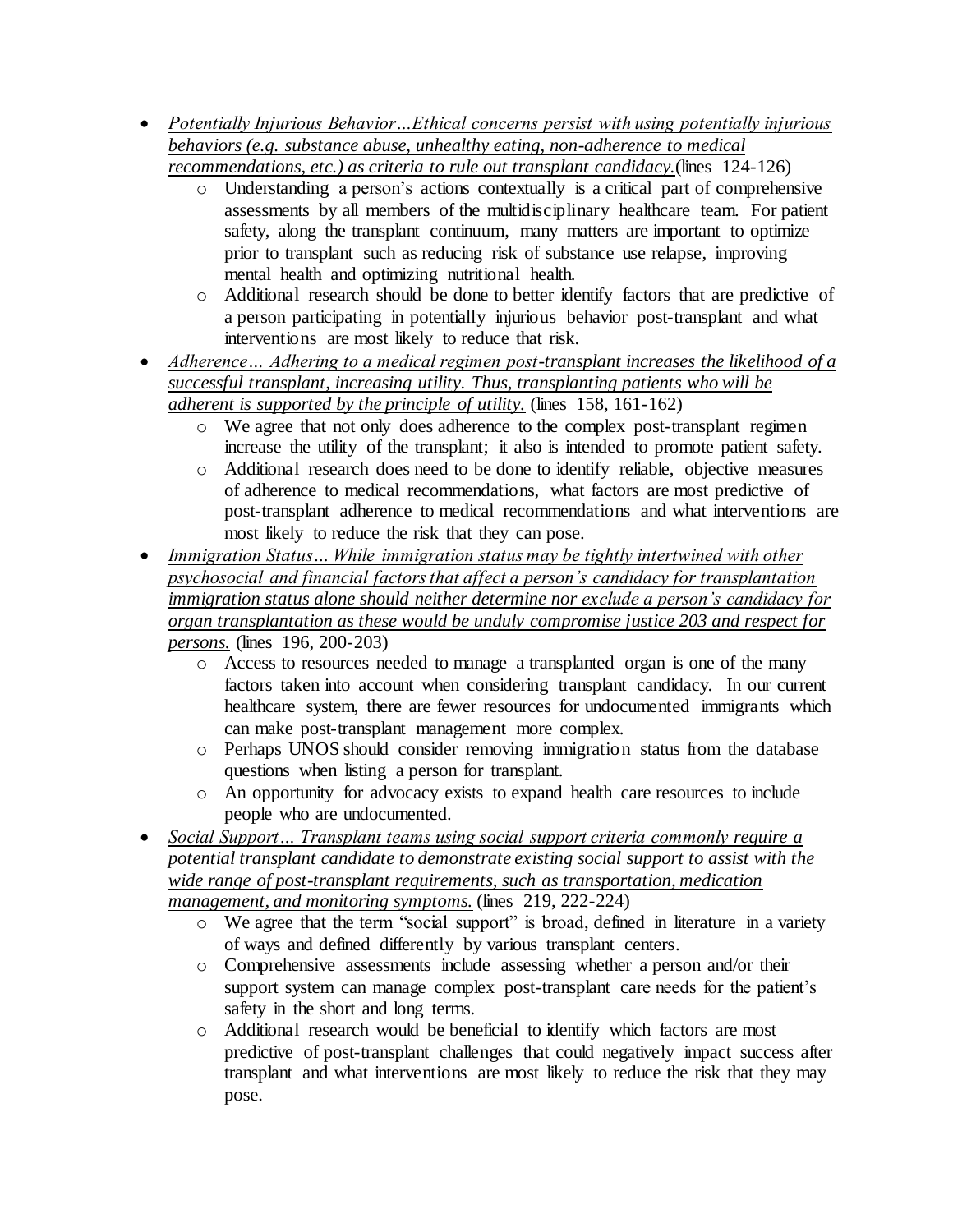- o An advocacy opportunity exists to develop additional community supports to address some of the unmet needs patients sometimes find.
- o KDIGO highlights that while there is little evidence that "absence of social support is an absolute contraindication to transplantation. However, in light of the complexities of progressive kidney failure, its treatment, and the associated demands of post-transplant recovery and rehabilitation, we recommend that patients who are unable to engage independently in self-care activities have an identified support system in place prior to transplantation." Virtually all people will experience some postoperative recovery needs.

## We are committed to our National Association of Social Workers Code of Ethics aligns with the OPTN Guidelines imperative of applying listing criteria without bias:

Social workers should not practice, condone, facilitate, or collaborate with any form of discrimination on the basis of race, ethnicity, national origin, color, sex, sexual orientation, gender identity or expression, age, marital status, political belief, religion, immigration status, or mental or physical ability.

The comprehensive psychosocial assessment is intended to identify a potential candidate's strengths and areas that need to be addressed prior to successful transplant. Potential candidates may be asked to optimize certain factors as a result of the assessment with accompanying resources, when available, being offered. Transplanting people who do not have the necessary pieces in place, puts them at risk for serious complications after transplant up to and including graft failure and death. Balancing autonomy, justice, utility and safety are critical for the transplant community to hold as a high standard across all disciplines and all evaluation criteria.

The Society for Transplant Social Workers strongly supports research efforts to identify which non-medical factors are most predictive of post-transplant challenges that could negatively impact success after transplant and what interventions are most likely to reduce the risk that they may pose. We would be happy to participate in conversations related to that effort.

There are many factors in the transplant realm that are hard to quantify, apply uniformly across transplant programs and it is difficult to do prospective studies from medical and ethical perspectives. In 2018 we participated in consensus building work with the International Society for Heart and Lung Transplantation (ISHLT) around the psychosocial evaluation of adult cardiothoracic transplant and long-term mechanical support candidates. Some of the literature that we rely on, as transplant and mechanical support social workers, when developing best practices, include the following:

- KDIGO Clinical Practice Guideline on the Evaluation and Management of Candidates for Kidney Transplantation, Revised January 6, 2020. Steven J. Chadban, BMed, PhD, et al.
- The Stanford Integrated Psychosocial Assessment for Transplant is Associated with Outcomes Before and After Liver Transplantation, December 15, 2020. Sasha Deutsch-Link, MD, et al.